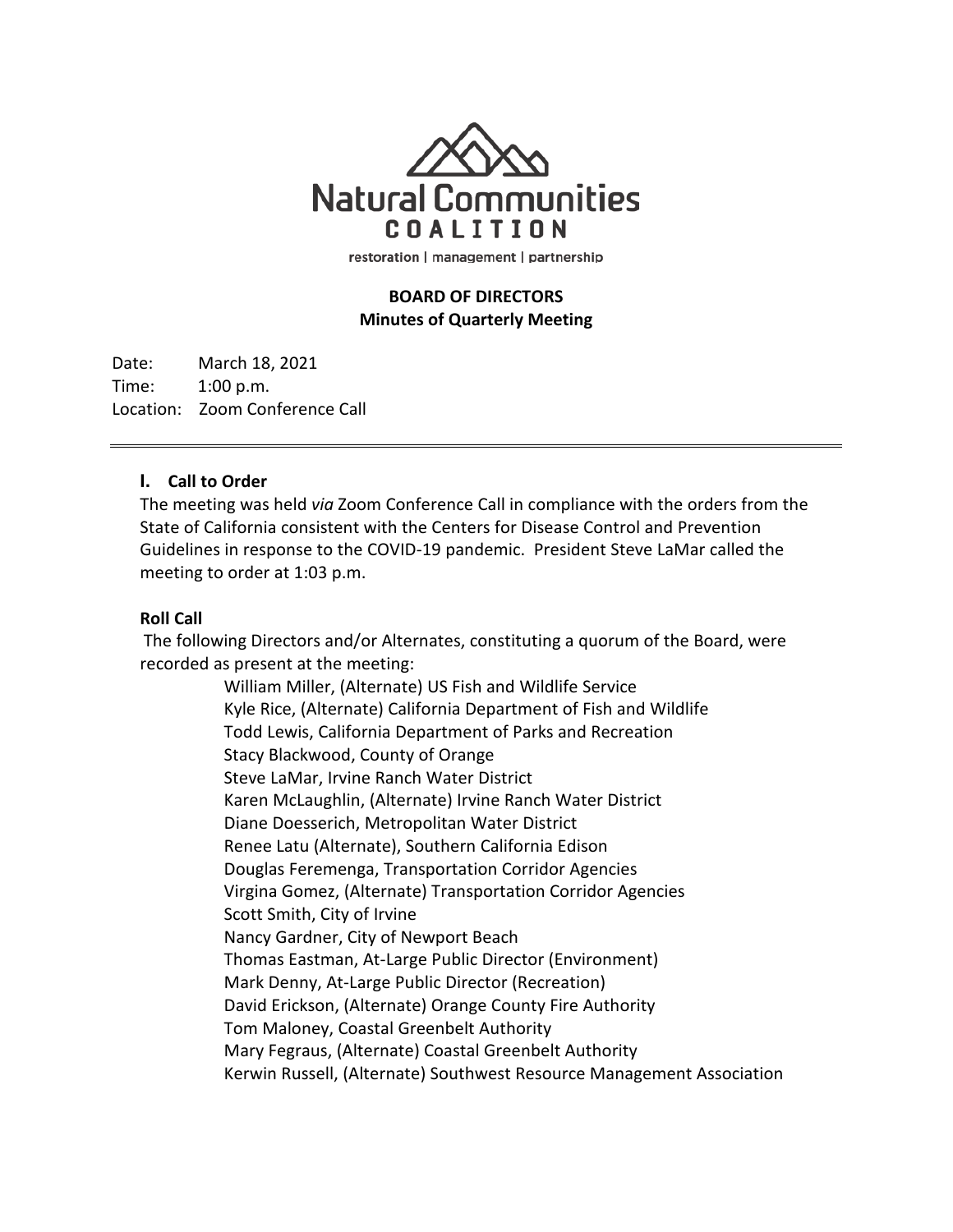March 18, 2021 Page 2

The following Directors were recorded as absent: Dean Kirk, Irvine Company Travis Huxman, University of California, Irvine Michael Recupero, At-Large Public Director (Business)

**II. On a motion by Director Nancy Gardner, which was seconded by Vice President Diane Doesserich, the minutes of the September 17, 2020, and December 10, 2020, meetings were approved** with abstentions from those who were not present at the meeting.

# **III. Investment Report: 4th Quarter 2020**

Daniel Schoessow, Senior Vice President and Senior Investment Officer of Northern Trust, reported on the investment performance of the Endowment, Acquisition and Restoration, Cowbird, and Pacific Pocket Mouse Custodial Funds during the 4<sup>th</sup> Quarter of 2020.

## **IV. Governance**

Due to the Pandemic, the election of Public At-Large Directors and Alternates was held electronically prior to the March, 2021 meeting. President LaMar announced the results of the vote conducted by email. The ballots are on file at the NCC office and the following individuals will be serving a two-year term as identified in the bylaws:

At-Large Director (Environment), Tom Eastman At-Large Director (Business), Michael Recupero At-Large Director (Recreation), Mark Denny At-Large Alternate (Recreation), Hallie Jones

President LaMar called for a vote to accept the election results as presented.

**On a motion by Director Gardner, which was seconded by Vice President Doesserich, the election of At-Large Public Directors and Alternates were unanimously approved for a term of two-years.** 

## **V. Wildland Report**

## **A. Update on Mountain Lion Research in Southern California**

Dr. Winston Vickers, DVM, from UC Davis, provided the Board a brief presentation recapping research he and his team conducted in Orange, Riverside and San Diego Counties through 2020, and highlighted research needs in order to address the plight of the species and its immediate future needs.

## **B. 2020 Draft Nature Reserve of Orange County Annual Report**

Danny Fry, NCC Science Coordinator, provided the Board an update on the revised format and content of the 2020 Annual Report. Executive Director Jim Sulentich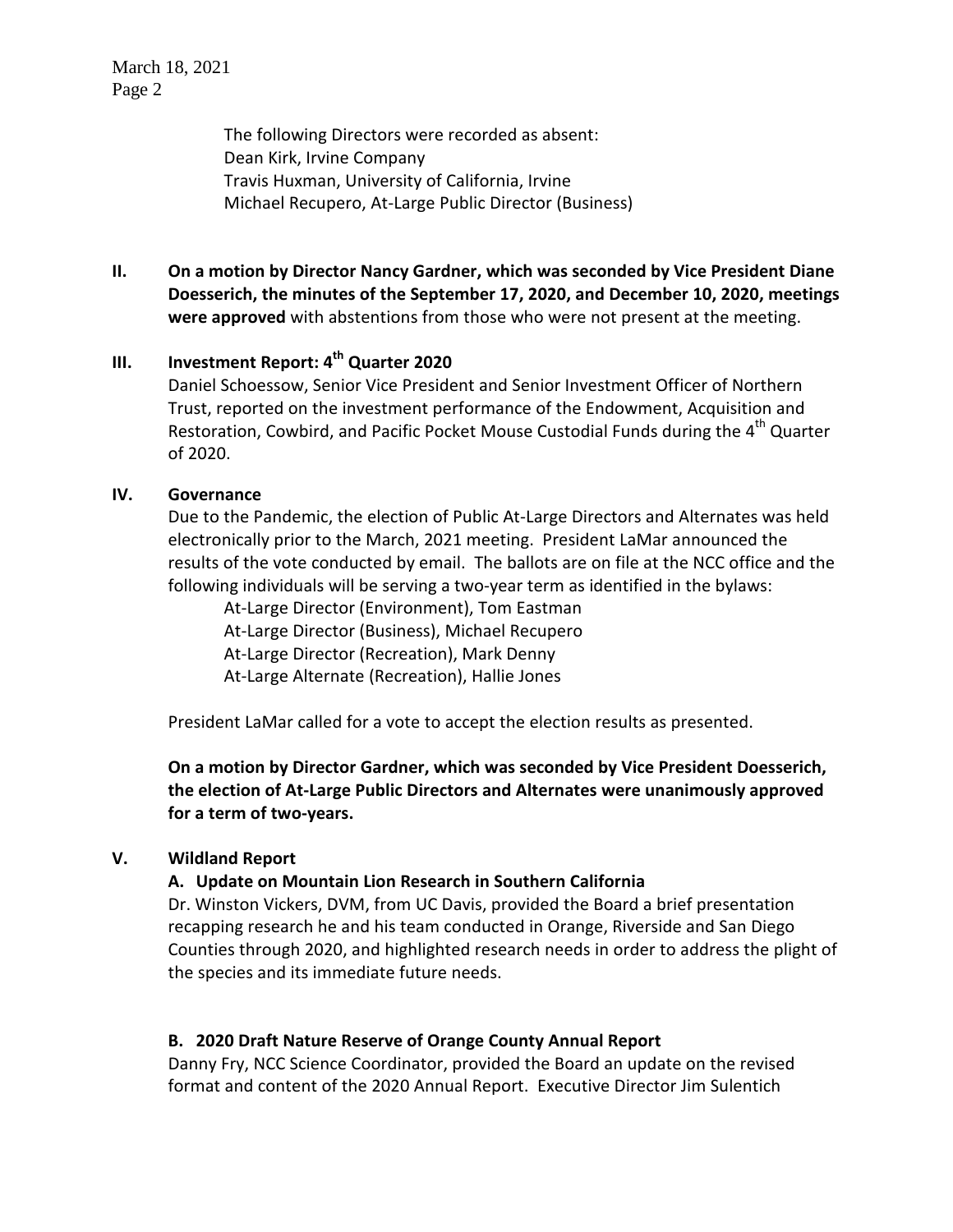reported that the 2020 report was submitted for Board review and comment without content from Orange County Waste & Recycling (OCWR). OCWR was unresponsive to numerous written requests from NCC staff. Staff will continue to reach out to OCWR and will amend the current draft to include their portion upon receipt.

On a motion by Director Nancy Gardner, which was seconded by Vice President Diane Doesserich, the Board unanimously approved forwarding the current 2020 draft Annual Report to the Wildlife Agencies for review and comment.

## **C. Update: NROC Health Metrics, Seed Enterprise and Pilot Cattle Grazing Program**

Mendel Stewart, Land Management Coordinator for NCC, provided the Board an update on the status of three projects identified in the NCC Strategic Plan that were stalled do to NCC staff changes and impacts of the pandemic.

## **D. Update: NCC Newsletter and Other Outreach**

Darin Loughrey, Outreach and Engagement Coordinator for NCC, provided an update on the implementation of outreach and engagement priorities identified in NCC's Strategic Plan.

## **VI. 2019 Tax Return** (October 1, 2019 – September 30, 2020)

Executive Director Jim Sulentich called the Board of Directors' attention to the 2019 tax return prepared by our contract auditors and tax preparers-- Windes. The document was reviewed by the Executive Committee and is ready for electronic submission following Board review and comments.

## **VII. Financial Report: February 28, 2021**

In the absence of the treasurer, the executive director provided the Board a brief overview of the February 29, 2020, financials. President LaMar called for a motion to approve the Financial Report.

**On a motion by Director Mark Denny, which was seconded by Director Gardner, the February 28, 2021, financial report was approved unanimously.**

## **VIII. Committee Reports**

President LaMar invited Committee chairs to provide any updates on committee activities.

## **VIII. Executive Director's Report**

The executive director provided the Board a list of quarterly meeting dates for 2021. Executive Director Sulentich also announced that the current strategic plan will expire December 31, 2021. NCC Board, partners and staff will again be invited to a facilitated workshop held prior to the September Board meeting to participate in the strategic planning effort for the period January, 2022 through December, 2024.